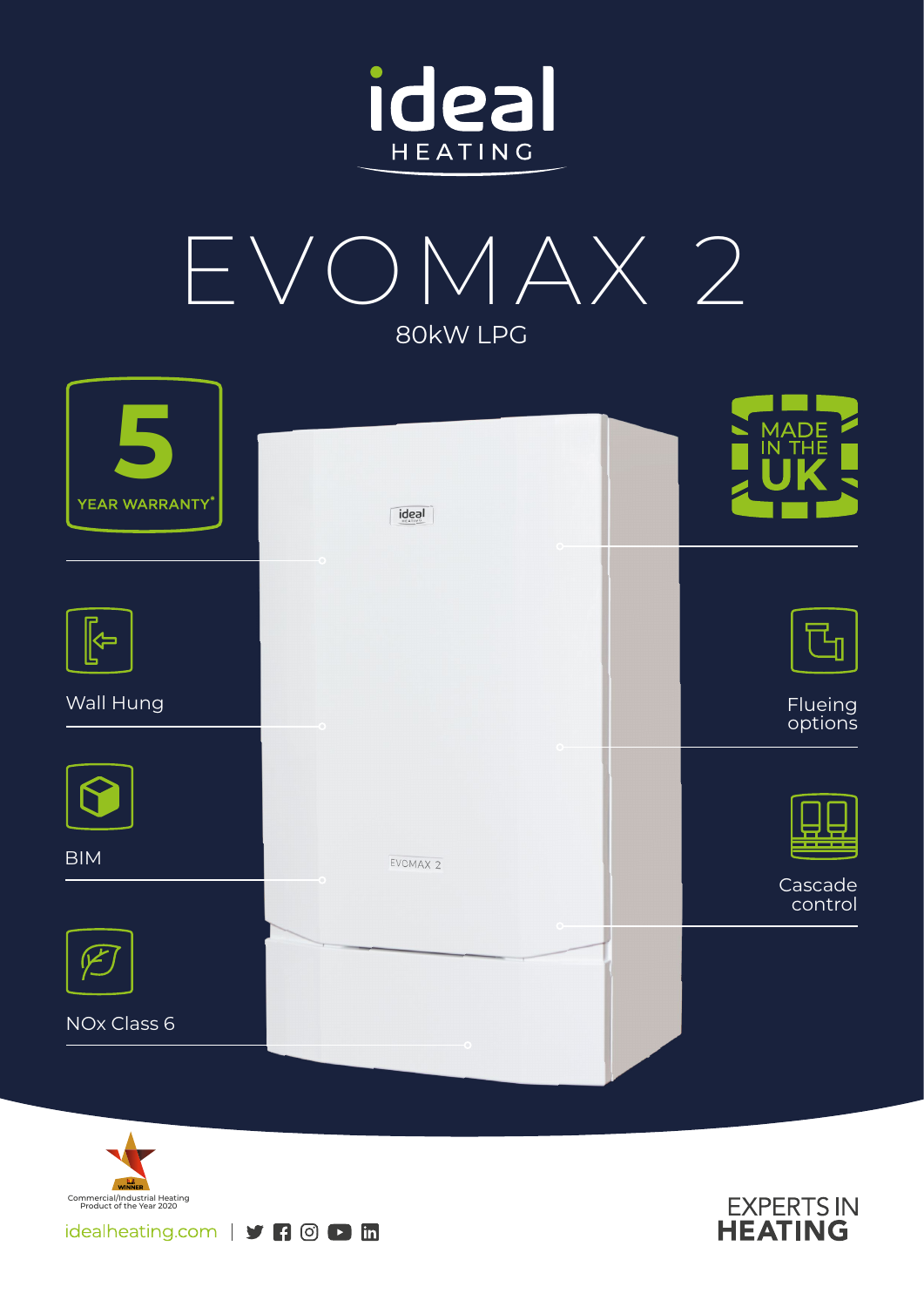## Features & specification

Available in outputs of 30, 40, 60, 80, 100, 120 and 150kW, Evomax 2 is designed to ensure all installation requirements can be achieved. There is also an LPG Evomax 2 range from 30 - 120 kW for off mains installations.

- **Free Commissioning\***
- alloy heat exchanger
- NOx <40mg/kWh (Class 6) for all natural gas models
- High 5:1 turndown
- Up to 99.6% full load efficiency

• Up to 110% part load efficiency

- Compact small footprint
- $\cdot$  Robust cast aluminium silicon  $\;\;\cdot\;$  Dynamic control menu set up
	- Cascade controls option
	- Easy servicing; 3 sides removable
	- Built in, serviceable flue Non-Return Valve
	- Capable of operating at  $\overline{up}$  to 30 $\degree$   $\Delta T$





#### DIMENSIONS & CLEARANCES

| <b>BOILER</b> | <b>DIMA</b> | <b>DIMB</b> |
|---------------|-------------|-------------|
| 80            | 360         | 130         |

The following minimum clearances must be maintained for operation and servicing:

CLEARANCE BETWEEN MULTIPLE BOILER INSTALLATIONS: 25mm









**idealheating.com** | **01482 492251** | **commercial@idealheating.com**  Ideal Heating, National Avenue, Kingston upon Hull, East Yorkshire, HU5 4JN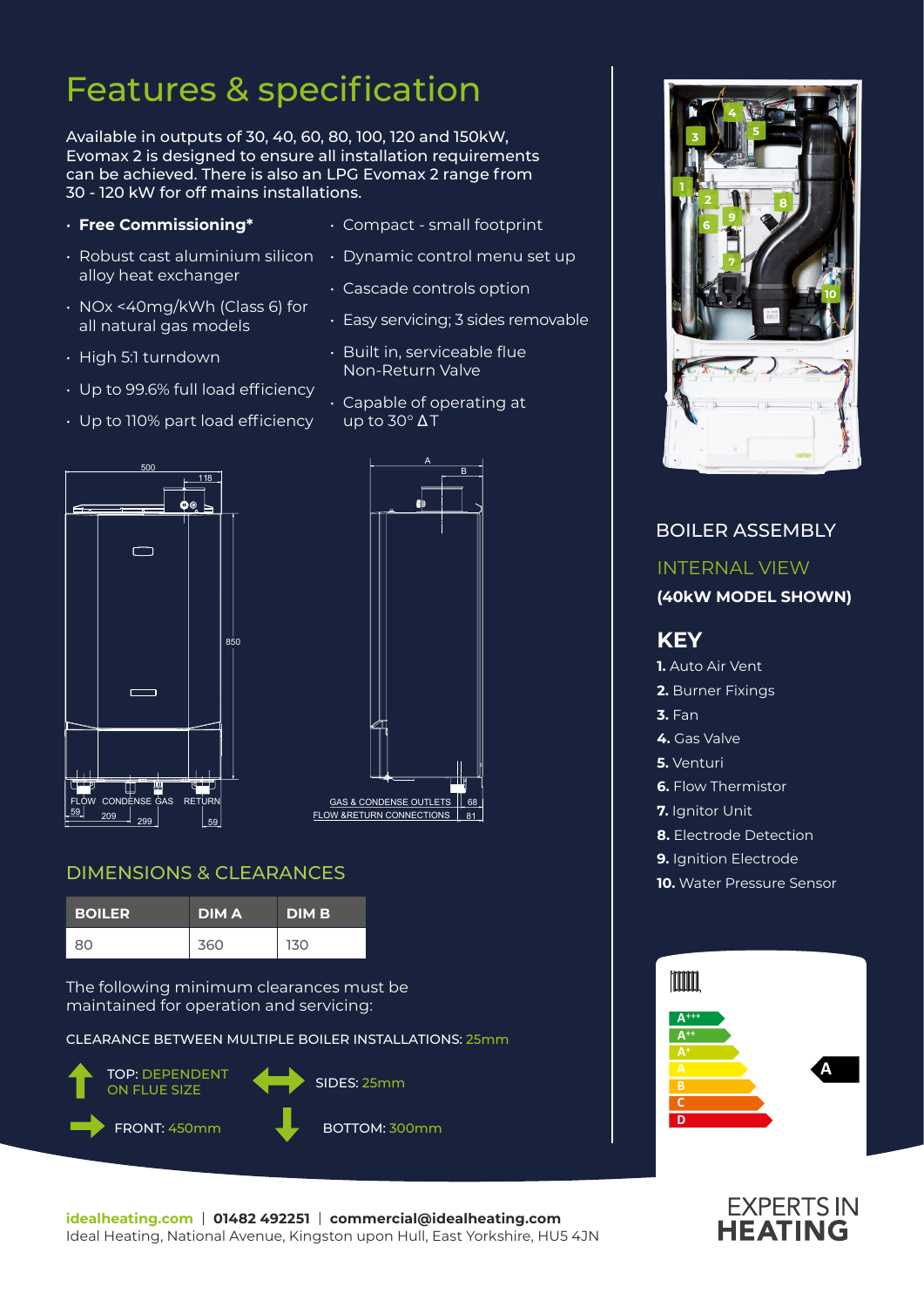## TECHNICAL SPECIFICATIONS EVOMAX 2 80kW LPG

#### GENERAL

| Dry Weight                  | kq            | 57.5                                     |
|-----------------------------|---------------|------------------------------------------|
| <b>Boiler Dimensions</b>    | mm            | 850 (H)<br>x 500 (W)<br>$\times$ 360 (D) |
| <b>Boiler Clearances</b>    | mm            | Front: 450<br>Side: 25<br>Below: 300     |
| <b>Full Load Efficiency</b> | $\frac{0}{0}$ | 99                                       |
| Part Load Efficiency        | $\%$          | 110                                      |
| Seasonal Efficiency         | $\%$          | 97.2                                     |
| SEDBUK 2009                 | $\frac{0}{0}$ | N/A                                      |
| Min/Max Gas pressure (LPG)  | mbar          | 32/36                                    |

#### BURNER PRE MIX

| Fuel                      | (Type G31) | Propane       |
|---------------------------|------------|---------------|
| <b>Fuel Consumption</b>   | $m^3/h$    | 3.41          |
| Flame Protection          |            | Ionisation    |
| Ignition                  |            | Spark         |
| Boiler Output (Mean 70°C) | kW         | 16 - 80       |
| Boiler Output (Mean 40°C) | kW         | $17.2 - 84.4$ |
| Boiler Input (Gross cv)   | kW         | 90.9          |
| Gas Inlet Size            |            | $G^{3/2}$     |
| NOx Weighted (gross)      | mg/kWh     | 34.9          |
| <b>NOx Class</b>          |            | Class 6       |

#### **HYDRAULICS**

| Hydraulic Resistance ( $11^{\circ}$ C $\Delta$ T)   | mbar         | 750                    |
|-----------------------------------------------------|--------------|------------------------|
| Hydraulic Resistance (20°C ∆T)                      | mbar         | 180                    |
| Hydraulic Resistance (30 $\degree$ C $\triangle$ T) | mbar         | 70                     |
| Nominal Flow Rate (11°C ∆T)                         | $1/m$ in     | 104.2                  |
| Nominal Flow Rate (20°C ∆T)                         | l/min        | 57.3                   |
| Nominal Flow Rate (30°C ∆T)                         | l/min        | 38.2                   |
| Min Flow Rate (30°C ∆T) (MAX MOD)                   | $1/m$ in     | 38.9                   |
| Min Flow Temperature                                | $^{\circ}$ C | 30                     |
| Max Flow Temperature                                | $^{\circ}$ C | 85                     |
| Min Working Pressure                                | bar          | 0.3                    |
| Max Working Pressure                                | bar          | 6                      |
| Max Static Head Of Water                            | metres       | 61.0                   |
| Condensate Connection                               | mm           | 25                     |
| High Limit Set Point                                | $^{\circ}$ C | 110 flow,<br>95 return |
| Flow & Return Size                                  |              | $G1\frac{1}{4}$        |
| <b>Water Content</b>                                | litres       | 5.0                    |

#### FLUE/AIR INLET

| Flue Size                           | mm      | 80/125 Concentric<br>or Open Flue |
|-------------------------------------|---------|-----------------------------------|
| Flue Gas Volume                     | $m^3/h$ | 110.1                             |
| Flue Gas Temperature 80/60          | $\circ$ | 70                                |
| O/F Max Counter Pressure Diff       | Pa      | 312                               |
| Balanced Flue Counter Pressure Diff | Pa      |                                   |

#### **ELECTRICAL**

| <b>Electrical Supply</b>   |         | 230V - 50Hz                                    |
|----------------------------|---------|------------------------------------------------|
| Current (Max No Pump)      | amp     | 4A                                             |
| Power Consumption          | watt    | 149                                            |
| Modulating Input           | $V$ /dc | 0-10V or OpenTherm                             |
| <b>Fuse Rating</b>         | amp     | 4.0                                            |
| Controls Voltage           | V       | 230V 50Hz volt free<br>control or PELV=<24V DC |
| <b>Insulation Class IP</b> |         | IPX4D                                          |

#### CONTROL OPERATION

| On/Off 0-10V DC              | Yes |
|------------------------------|-----|
| OpenTherm                    | Yes |
| <b>High Limit Protection</b> | Yes |
| Low Water Protection         | Yes |
| Volt Free Common Alarm       | Yes |
| Boiler Run Indication        | Yes |

#### OPTIONAL EVOMAX 2 KITS FOR INDEPENDENT HEAT

| Multi Boiler Frame & Header Kits      | Yes |
|---------------------------------------|-----|
| Varican Module Master Kit             | Yes |
| Varican Module Slave Kit              | Yes |
| Extension Module Kit                  | Yes |
| OPENTHERM Room Control Kit            | Yes |
| Room Sensor Kit                       | Yes |
| Tank Sensor Kit                       | Yes |
| Outside Sensor Kit                    | Yes |
| Header Flow Tank Immersion Sensor Kit | Yes |
| Header Flow Tank Strap On Sensor Kit  | Yes |
| Safety Interlock Kit                  | Yes |
| 0-10V Pump Control Kit                | Yes |
| Condensate Pump                       | Yes |

#### **Please Note:**

The plate heat exchangers are to be used for system separation only. They must not be used for the direct production of domestic hot water. They should not be used for direct heating of swimming pool water where the chlorinated pool water would pass directly through the plate heat exchanger.

\*5 year warranty subject to Terms and Conditions. 5 years parts and labour warranty available subject to being commissioned by Ideal Heating. Free Commissioning Offer available subject to terms and conditions. Terms & conditions at idealheating.com



# **EXPERTS IN**<br>**HEATING**